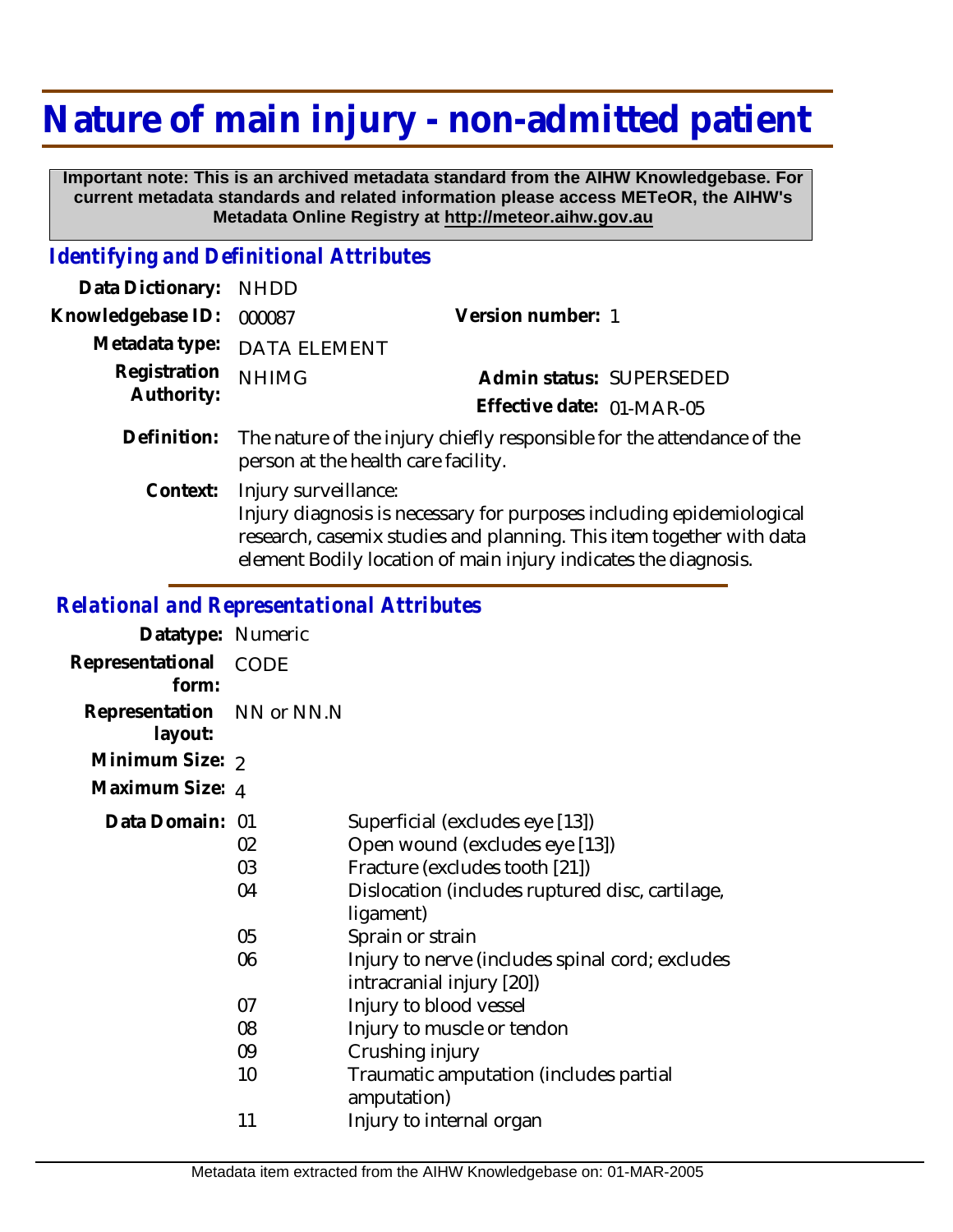- 12 Burn or corrosion (excludes eye [13])
- 13 Eye injury (excludes foreign body in external eye [14.1], includes burns)
- 14.1 Foreign body in external eye
- 14.2 Foreign body in ear canal
- 14.3 Foreign body in nose
- 14.4 Foreign body in respiratory tract (excludes foreign body in nose [14.3])
- 14.5 Foreign body in alimentary tract
- 14.6 Foreign body in genitourinary tract
- 14.7 Foreign body in soft tissue
- 14.9 Foreign body, other/unspecified
- 20 Intracranial injury (includes concussion)
- 21 Dental injury (includes fractured tooth)
- 22 Drowning, immersion
- 23 Asphyxia or other threat to breathing (excludes drowning [22])
- 24 Electrical injury
- 25 Poisoning, toxic effect (excludes venomous bite [26])
- 26 Effect of venom, or any insect bite
- 27 Other specified nature of injury
- 28 Injury of unspecified nature
- 29 Multiple injuries of more than one 'nature'
- 30 No injury detected

Guide For Use: If the full ICD-10-AM code is used to code the injury, this item is not required (see data elements Principal diagnosis and Additional diagnosis).

> When coding to the full ICD-10-AM code is not possible, use this item with the data elements External cause of injury - non admitted patient, External cause of injury - human intent and Bodily location of main injury.

> Select the item which best characterises the nature of the injury chiefly responsible for the attendance, on the basis of the information available at the time it is recorded. If two or more categories are judged to be equally appropriate, select the one that comes first in the code list. A major injury, if present, should always be coded rather than a minor injury. If a major injury has been sustained (e.g. a fractured femur), along with one or more minor injuries (e.g. some small abrasions), the major injury should be coded in preference to coding 'multiple injuries'. As a general guide, an injury which, on its own, would be unlikely to have led to the attendance may be regarded as 'minor'.